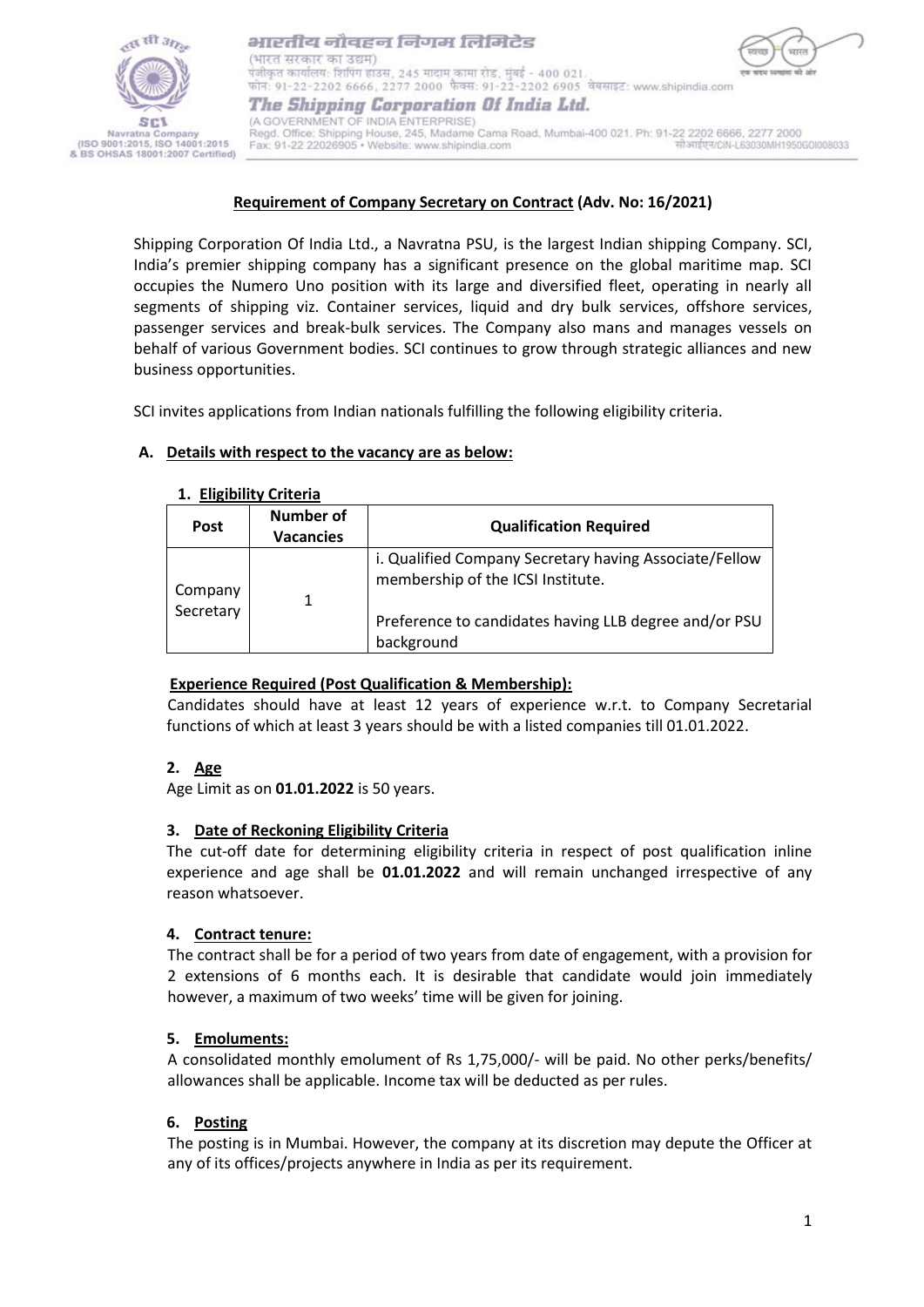## **7. Accommodation:**

No company accommodation shall be provided.

## **8. Transportation**

No transportation allowance shall be provided.

### **9. Leave:**

30 days leave for a period of one year and prorata for the period of extension.

### **10. Work timings:**

The Officer will have to work as per the flexi office timings applicable to regular SCI Employees. If required as per exigencies of work, they shall be required to attend office on Saturdays or other holidays also without any additional compensation.

## **11. Medical Benefits:**

The officer will not be eligible for Company's medical benefits. However, they will be covered under the Company's Group Insurance Scheme in existence for accidents at workplace.

### **12. Termination:**

The contract may be terminated by either side by three months' notice or payment of notice pay in lieu thereof. However, the Corporation shall reserve the right not to accept resignation/notice of termination should the circumstances so warrant i.e. the disciplinary proceedings are pending or are contemplated against the officer.

### **B. How to apply:**

Interested candidates should directly apply through the link provided on the Corporations website [www.shipindia.com](http://www.shipindia.com/) -> Career -> Shore-> Requirement of Company Secretary on contract (Advt No. 16/2021) **and** send their updated resume (pdf only) and required documents (pdf only) via email on [shorerecruitment@sci.co.in](mailto:shorerecruitment@sci.co.in) with subject as "Application for Company Secretary on contract (Advt No. 16/2021)". Candidates are also required to attach the following documents along with their resumes in pdf format only.

- i. Graduation Degree Certificate (If applicable)
- ii. CS Completion Certificates /Membership certificate
- iii. Work Experience certificates for the years as mentioned in application form (Post Qualification & Membership).
- iv. Date of Birth proof like Aadhar card/Pan card/Voter/Birth Certificate etc.

Applications will not be considered in case the online application form is not filled and the abovementioned documents are not submitted as per the data filled in application form during the application period.

Note: The above documents also need to be uploaded while filling the online form. The total size of all attachments should not exceed 10 MB. In case of failure of emails or uploading of documents, SCI will not be responsible. Application/Documents received after the last date of application will not be considered.

Last date of application: **02/02/2022**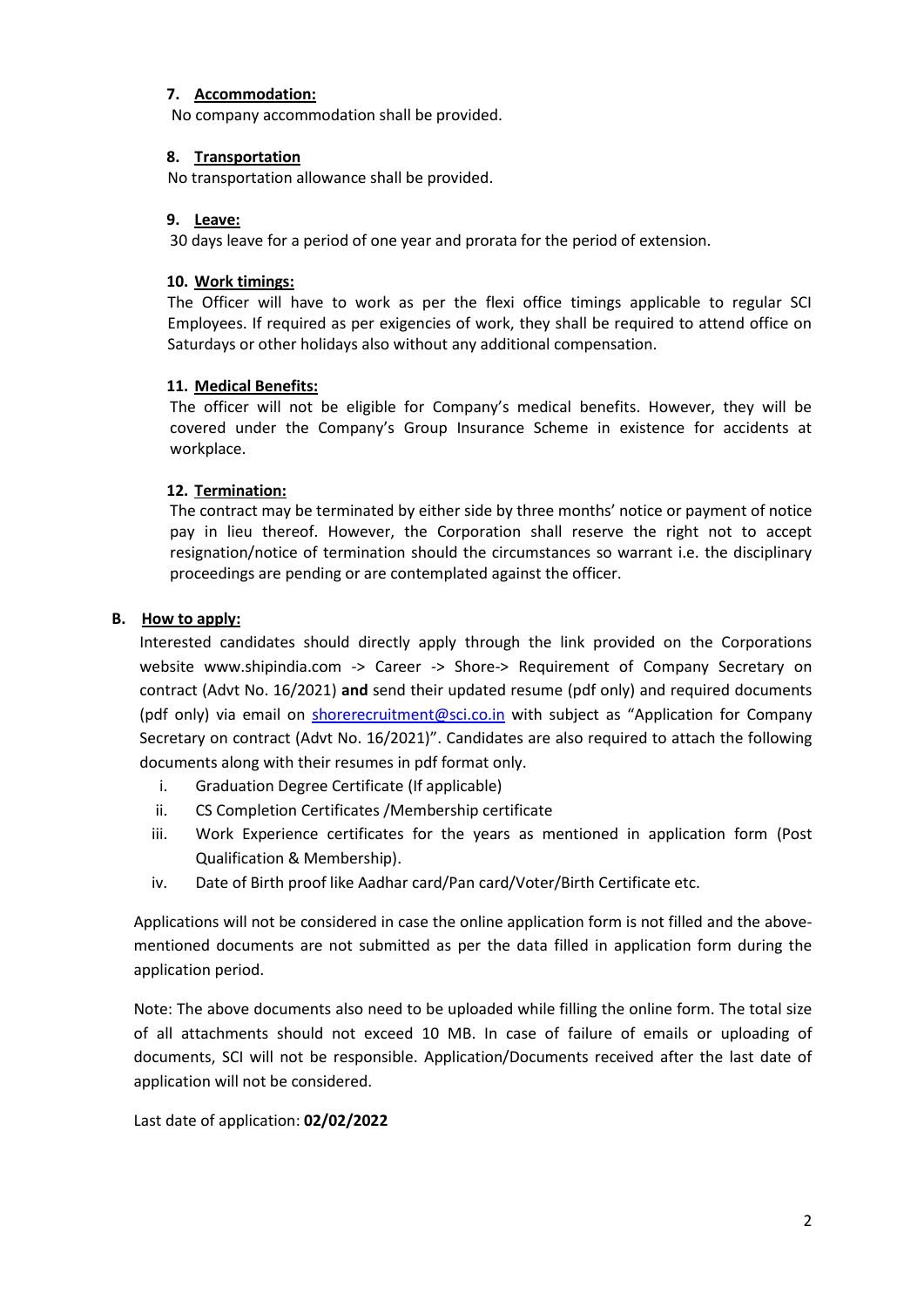# **C. Selection Process:**

Candidates will be shortlisted based on the eligibility criteria for Educational Qualification, Age, Experience and any other criteria as mentioned. In case of large number of eligible applications, candidates will be shortlisted in the ratio of 1:25 i.e. 25 candidates will be called for the Interview. The short listing will be based on higher experience.

The Interviews will be conducted at Shipping House, Nariman Point, Mumbai or through video conferencing depending upon the prevailing situation at the time of Interview. The schedule will be notified on the Corporation's website.

The Company reserves the right to increase/decrease the number of vacancies as per the need or cancel the advertisement itself without any notification.

# **D. GENERAL INFORMATION:**

- 1. Indian Nationals only need to apply.
- 2. After selection, the waitlist panel will be valid for a period of one year from the date of finalization and shall be applicable in case of selected candidates not joining for any reason or selected candidates separating from the organization.
- 3. Candidates are advised in their own interest not to furnish any particulars that are false, tampered, fabricated or suppress any information while filing up the application form or during the verification process. In any such case, the candidature/engagement made shall be treated as null/void at any stage in the selection process.
- 4. Candidates are advised to regularly check their e-mail and the Corporation's website for information.
- 5. The engagement of selected candidates will be subject to their being declared medically fit by the approved Hospital and by Medical officer of the Corporation.
- 6. The selection of candidates for selection process shall be at the discretion of the Corporation and the decision in this matter will be final and binding.
- 7. The decision of SCI Management regarding eligibility criteria, acceptance or rejection of applications to the post etc. shall be final and binding on all candidates. Mere fulfilment of the minimum qualification, experience and job requirement will not vest any right on candidates for being called for document verification/Interview.
- 8. Any corrigendum/updates to the advertisement will be published on our website only; hence candidates are requested to check the Corporations Website regularly.
- 9. Candidate will appear for the interview at their own risk and SCI will not be responsible for any injury or losses etc. of any nature.
- 10. Management reserves the right to cancel engagement process at any stage, without issuing any further notice or assigning any reason thereafter.